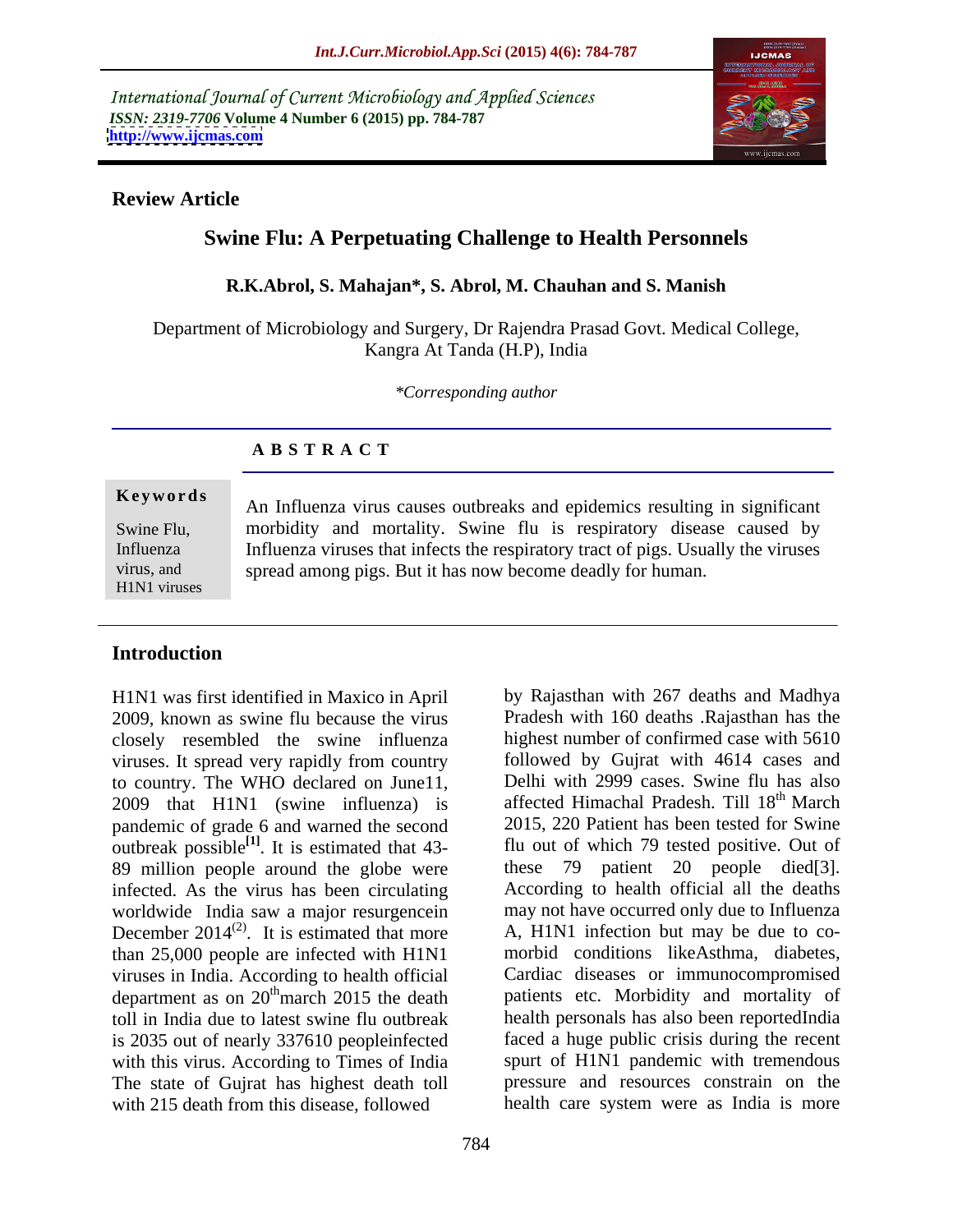vulnerable to Swine flu because of its risk from flu includes patient with certain climate, while in most country it appears chronic medical conditions such as asthma, during winter season, where as India twice a diabetes, cardiac disease ,pregnant women year during the monsoon and winter and those with compromised immune season.This may be due to high population system eg. HIV patients health care density, overcrowding at public places, providers like Doctors, Dentist, transport, poor sanitation and hygiene is also Microbiologist and Paramedical staff are at contributory factor for swine flu. high risk while diagnosing and treating

Influenza virus(A,B,C) are enveloped RNA viruses with a segmented genome that **Diagnosis** means the viral RNA genetic code is not a single strand of RNA but exist as eight A number of diagnostic test are available to different RNA segments in Influenza it detect the presence of Influenza virus in exhibits two main surface antigens respiratory specimens these tests are (RIDT) H1(Hemagglutinin type 1) and N1 ( Rapid infection diagnostic test, Neuraminidase type1). The eight RNA Direct/Indirectimmunofluorescence assay strands from novel H1N1 flu have one and nucleic acid amplification test including stranddrived from human flu strand to from RT-PCR. These test can be performed on avian strands and five from swine various sampleslike nasopharyngeal swab, strands[4]. nasal aspirate , bronchial alveolar lavage and

# **Symptoms**

These include cough ,fever sore throat, stuffy or running nose, body aches, infection diagnostic -test(RIDTS) are bronchitis, sinus,ear infection has also been reported .The incubation period is said to be 1-4 days through symptoms may appear in

Infected person with swine flu can spread test it gives results with in three hours [7]. infection to others upto about 6 feet away.It spread mainly by droplets made by sneezing or coughing less oftenly people may get own mouth,nose or eyes etc. People at high Zanamivir (Relenza) and Osltamivir

providers like Doctors, Dentist, patients.

# **Diagnosis**

Rapid infection diagnostic test, Direct/Indirectimmunofluorescence endotracheal aspirate).

Most symptoms are same as seasonal flu. Influenza rapid diagnosis test by lab and headache, chills, fatigue some may develop screening test for Influenza viruses infection diarrhoea vomiting, though this is more they can provide results within 15 minutes common in children than more than 10 RIDTS have been approved by adults.Complication like Pneumonia, US food and drug administration having about 7 days. Hence infected person can Influenza virus including 2009 H1N1. RT pass on infection to another person from day PCR is a platform capable of subtyping 1[5]. Influenza A viruses. This test was developed **Transmission Transmission Example 1 CONF CONFIDE 1 CONFIDENT CONFIDENT CONFIDENT CONFIDENT CONFIDENT CONFIDENT CONFIDENT CONFIDENT CONFIDENT CONFIDENT CONFIDENT CONFIDENT CONFIDENT CONF** The availability and the use of commercial clinics increased in the recent years. Rapid infection diagnostic  $-test(RIDTS)$ sensitivity about 50-70 percent specificities are 90-95 % [6]. RT- PCR is the most accurate and sensitive test for by CDC and this test can distinguish 2009 pandemic virus H1N1 from other Influenza.It is highly sensitive and specific

## **Antiviral agents for Influenza**

infection by touching a surface as object that Licenced prescription Influenza antiviral has flu virus on it and then touching their agents available in India areRematadine, Zanamivir (Relenza) and Osltamivir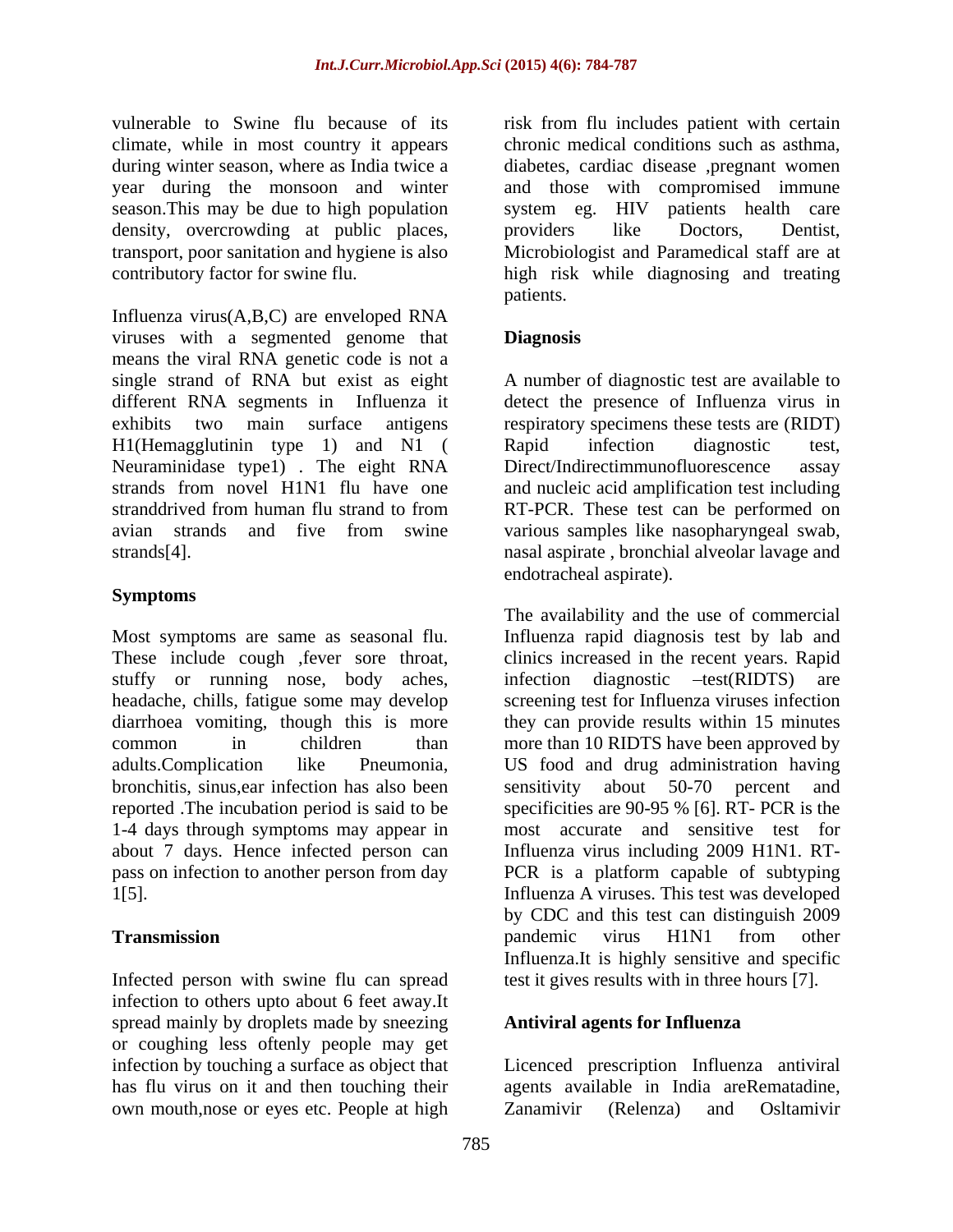(Tamiflu). Remantadine are first generation generation antiviral agents effective against

andvaxigripetc with the spurt in swine flu

Experts say vaccination is still not of 5 years, elderly and immunocompromised patients beside health care workers who are

infected \*.Doctors and dentist while examining confirmed or suspected patients

antiviral agent effective against Influenza A. direct contact\* Dental operating chair Drug stops viral uncoating by inhibition of should be cleaned with disinfectant liquid the viral  $M_2$  ion channel membrane protein. after treatment procedure\* use disposable Zanamivir and osltamivir are second material such as syringes,cotton swab etc. Influenza A and B. These drug inhibit viral disposed off immediately in the infection neuraminidase which is present in both waste biohazard garbage bags\* Wash hands Influenza A and B viruses[8]. often with soap or alcohol based hand **Vaccines** protectionequipment (PPE) which includes Various vaccines available for Influenza 95), long sleeved cuffed gown, protective H1N1 are Agripal, Fluarix,Nosovac eye wear goggles, cap, plastic apron during seen this year, the union health ministry has developed Influenza like symptoms should recommended vaccination for health care encouraged to self isolate in their home for workers for the three prevalent virus strains seven days after onset of illness  $*$ to seek including H1N1. medical care patient should wear a face recommended for the general public barring instructions like frequently hand washing special group such as children under the age with soap and water or use of alcohol based (Tumiflu), Remantation are first generation<br>
and the surgicus protocole divalistical material material material material material material material<br>
Drug stops wind uncoding by initition of subsolut be cleaned with disinfe during procedure and they should be wash\*Microbiologist should wear personal gloves, mask( three layer surgical mask N lab diagnostic procedure\* person who mask\* Patient in home isolation and their household members should be given hand gels(60%).

handling patients[9]. In conclusion, Since H1N1 is highly **Preventive measures** extending the providers as well as general public but the Health care service providers should follow personnelscomining in contact with H1N1 proper guidelines which includes infected patients follow the proper \*Isolation of the patient suspected to be guidelines given by CDC/NCDC AND contagious so it a threat to health care situation can be handled if the health infected patients follow the proper WHO.



### **Structure of Virus**